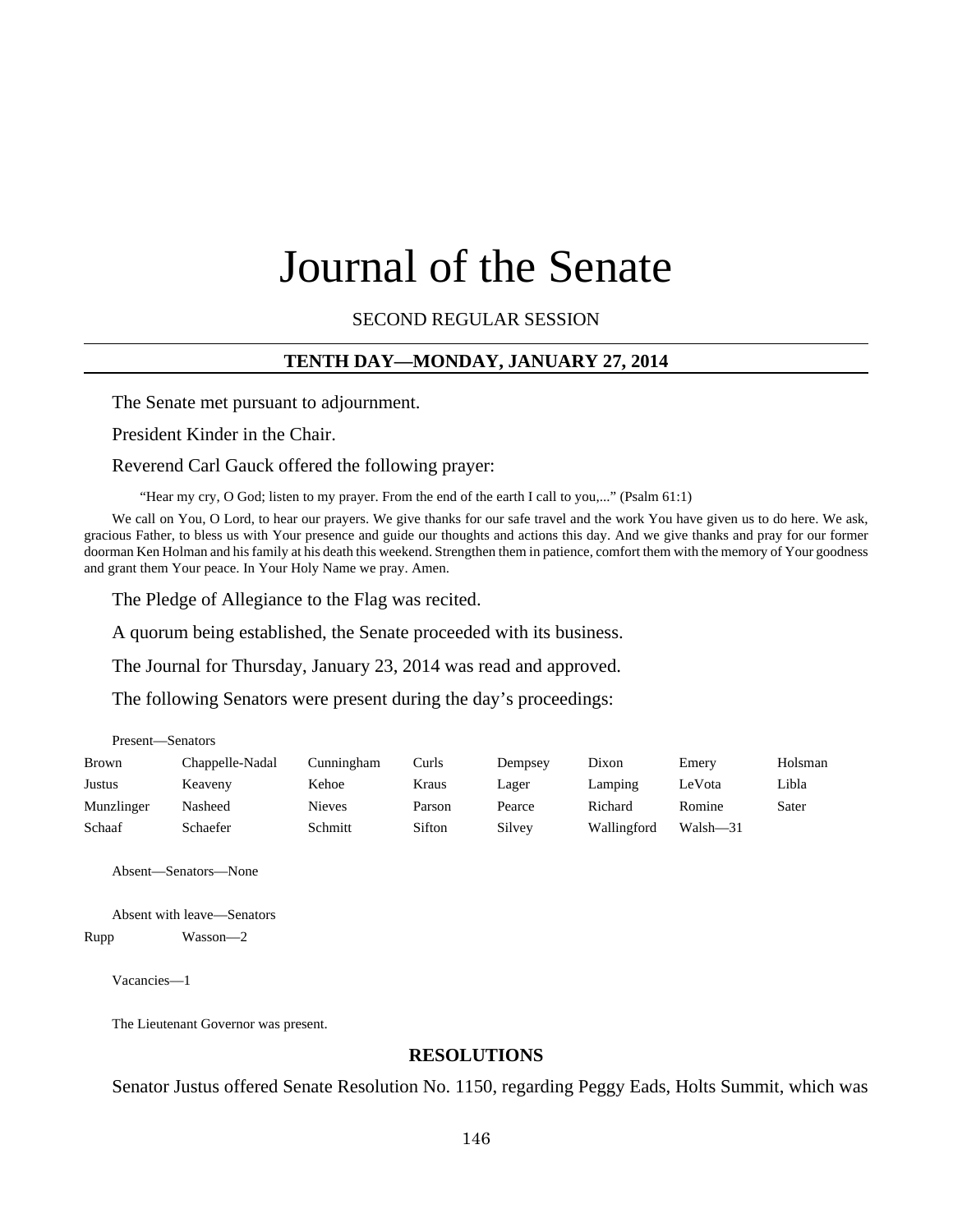adopted.

Senator Sifton offered Senate Resolution No. 1151, regarding Peter Sargent, Webster Groves, which was adopted.

Senator Kehoe offered Senate Resolution No. 1152, regarding the death of Charlene Elizabeth Mitchell, Jefferson City, which was adopted.

Senator Pearce offered Senate Resolution No. 1153, regarding Joseph Wesley Ward, Warrensburg, which was adopted.

Senator Pearce offered Senate Resolution No. 1154, regarding Landon LaVon Young, Warrensburg, which was adopted.

Senator Pearce offered Senate Resolution No. 1155, regarding Daric Joe Dixson, Warrensburg, which was adopted.

Senator Pearce offered Senate Resolution No. 1156, regarding Kyle Wittrock, Warrensburg, which was adopted.

Senator Pearce offered Senate Resolution No. 1157, regarding Joshua Ryan Raub, Centerview, which was adopted.

Senator Pearce offered Senate Resolution No. 1158, regarding Thomas J. Hitchcock, Warrensburg, which was adopted.

Senator Pearce offered Senate Resolution No. 1159, regarding Justin Dean, Warrensburg, which was adopted.

Senator Schaaf offered Senate Resolution No. 1160, regarding the Sixty-second Wedding Anniversary of Mr. and Mrs. Richard Harris, St. Joseph, which was adopted.

Senator Schaaf offered Senate Resolution No. 1161, regarding the Sixtieth Wedding Anniversary of Mr. and Mrs. Leonard A. Smith, St. Joseph, which was adopted.

Senator Emery offered Senate Resolution No. 1162, regarding Clinton Main Street, Inc., which was adopted.

Senator Dempsey offered Senate Resolution No. 1163, regarding the Missouri Court Reporters Association, which was adopted.

Senator Kehoe offered Senate Resolution No. 1164, regarding Eugene High School FFA program, which was adopted.

Senator Richard offered Senate Resolution No. 1165, regarding Glen Paul Roark, Neosho, which was adopted.

Senator Holsman offered Senate Resolution No. 1166, regarding University of Missouri-Kansas City Conservatory of Music and Dance, which was adopted.

Senator Holsman offered Senate Resolution No. 1167, regarding the City of Kansas City, which was adopted.

Senator Parson offered the following resolution: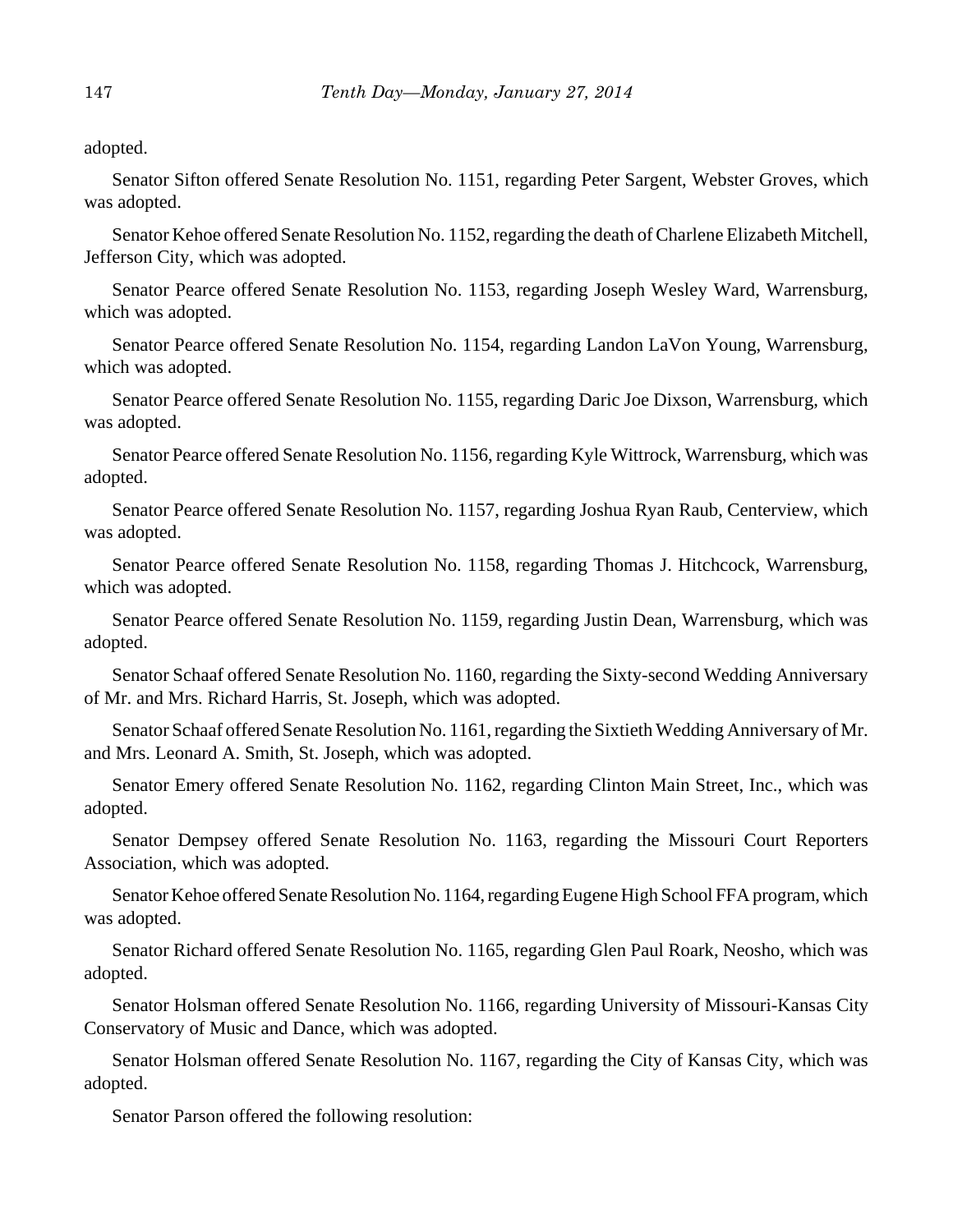#### SENATE RESOLUTION NO. 1168

WHEREAS, liquefied petroleum gas, or propane, is a vital source of energy for many citizens in the state of Missouri; and

WHEREAS, propane is commonly used for heating homes, cooking, refrigeration, and transportation; and

WHEREAS, citizens in the state of Missouri are dependent on propane as an energy source, especially during the winter season; and

WHEREAS, the 1,900 mile, 70,000 barrels of propane per day Cochin pipeline from Alberta, Canada was closed for a large portion of December; and

WHEREAS, 189,000 barrels of propane per day were exported from the United States in October 2012, while 408,000 barrels of propane per day were exported in October 2013; and

WHEREAS, current inventories of propane can supply only 24 days of consumer demand, compared with 42 days a year ago; and

WHEREAS, there are two primary storage facilities for propane in the Midwest located respectively in Mont Belvieu, Texas and Conway, Kansas; and

WHEREAS, while Mont Belvieu, Texas, is home to the largest storage facility for propane, Conway, Kansas, is also a pricing hub; and

WHEREAS, propane located at the storage facility in Conway, Kansas traded as high as \$2.15 per gallon in the third week of January 2014, while propane located at the storage facility in Mont Belvieu, Texas traded at \$1.48 per gallon; and

WHEREAS, a gallon of residential propane in the Midwest cost \$2.433 during the third week of January 2014, while costing \$1.715 a year earlier; and

WHEREAS, the closure of the Cochin pipeline, the increased amount of exports, the drastic increase in price, and the difference in price among propane storage facilities has resulted in the inaccessibility of propane to the citizens of Missouri:

NOW THEREFORE BE IT RESOLVED that the members of the Missouri Senate, Ninety-seventh General Assembly, Second Regular Session, hereby strongly urge the United States Department of Justice to investigate the price increase of propane, the price disparity of propane among storage facilities, and the supply shortage of propane available to consumers; and

BE IT FURTHER RESOLVED that the Secretary of the Missouri Senate be instructed to prepare properly inscribed copies of this resolution for the Attorney General of the United States, each member of the Missouri Congressional delegation, and Governor Jay Nixon.

Senator Brown offered Senate Resolution No. 1169, regarding the Fiftieth Wedding Anniversary of Mr. and Mrs. Dick Morris, Camdenton, which was adopted.

Senator Schmitt assumed the Chair.

#### **INTRODUCTION OF BILLS**

The following Bills and Joint Resolution were read the 1st time and ordered printed:

**SB 776**–By Nieves.

An Act to amend chapter 544, RSMo, by adding thereto three new sections relating to required procedures for the service of warrants, with penalty provisions.

**SB 777**–By Nieves.

An Act to repeal section 144.030, RSMo, and to enact in lieu thereof one new section relating to sales and use tax exemptions for aircraft.

**SB 778**–By Nieves.

An Act to repeal section 1.320, RSMo, and to enact in lieu thereof two new sections relating to firearms, with penalty provisions and a contingent effective date for a certain section.

#### **SB 779**–By Munzlinger.

An Act to repeal section 105.935, RSMo, and to enact in lieu thereof one new section relating to state employees.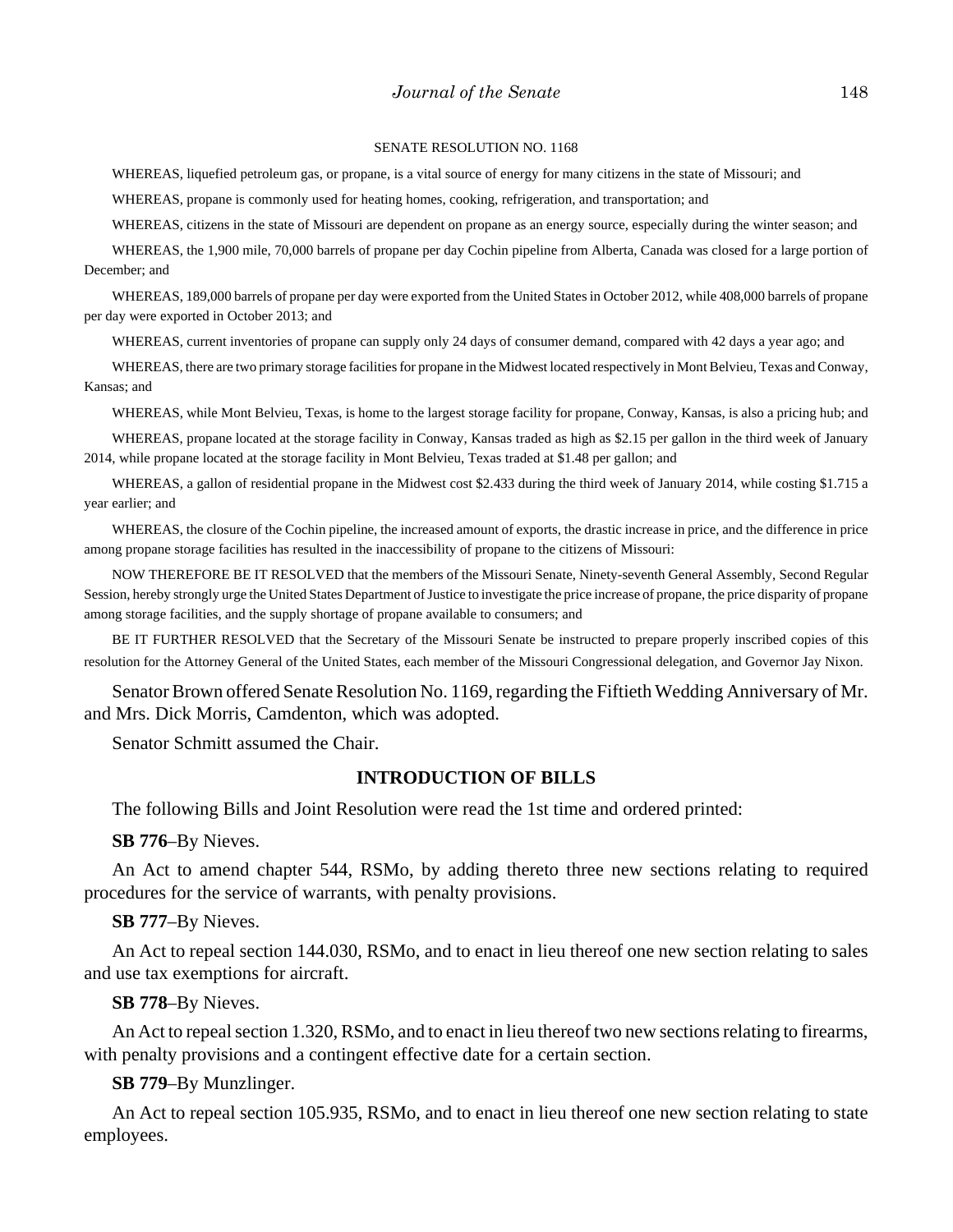## **SB 780**–By LeVota.

An Act to repeal section 82.300, RSMo, and to enact in lieu thereof one new section relating to the authority of certain constitutional charter cities to adopt certain types of ordinances.

## **SB 781**–By LeVota.

An Act to repeal section 115.353, RSMo, and to enact in lieu thereof one new section relating to boards of elections.

## **SB 782**–By Romine.

An Act to repeal section 168.021, RSMo, and to enact in lieu thereof one new section relating to certification by the American Board for Certification of Teacher Excellence.

## **SB 783**–By Romine.

An Act to repeal section 443.035, RSMo, and to enact in lieu thereof one new section relating to the priority of security instruments.

## **SB 784**–By Romine.

An Act to repeal section 194.255, RSMo, and to enact in lieu thereof one new section relating to anatomical gifts.

## **SB 785**–By Kehoe.

An Act to repeal section 306.127, RSMo, and to enact in lieu thereof one new section relating to temporary boating safety identification cards.

## **SB 786**–By Schmitt.

An Act to repeal section 311.055, RSMo, and to enact in lieu thereof one new section relating to intoxicating liquor manufactured for personal or family use.

President Pro Tem Dempsey assumed the Chair.

**SJR 48**–By Kehoe.

Joint Resolution submitting to the qualified voters of Missouri, an amendment repealing section 30(d) of article IV of the Constitution of Missouri, and adopting two new sections in lieu thereof relating to a temporary tax to improve the state highway system, city streets, county roads and the state transportation system.

# **REPORTS OF STANDING COMMITTEES**

Senator Richard, Chairman of the Committee on Rules, Joint Rules, Resolutions and Ethics, submitted the following reports:

Mr. President: Your Committee on Rules, Joint Rules, Resolutions and Ethics, to which was referred **SJR 30**, begs leave to report that it has considered the same and recommends that the joint resolution do pass.

Also,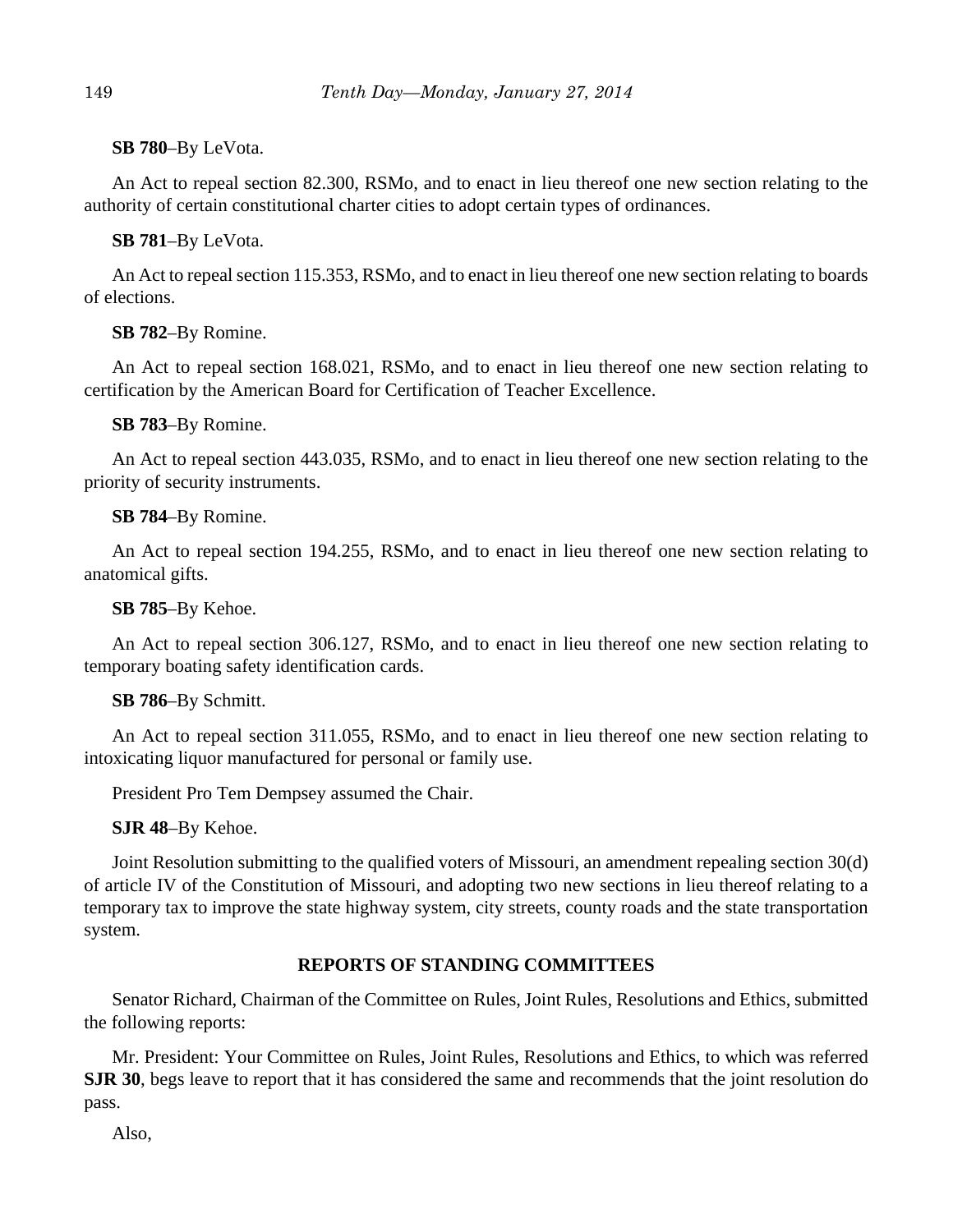Mr. President: Your Committee on Rules, Joint Rules, Resolutions and Ethics, to which was referred **SB 507**, begs leave to report that it has considered the same and recommends that the bill do pass.

#### **COMMUNICATIONS**

President Pro Tem Dempsey submitted the following:

January 24, 2014

Terry Spieler

Secretary of the Senate

State Capitol, Room 325 Jefferson City, MO 65101

Dear Ms. Spieler,

I am appointing Senator Jolie Justus to the Missouri Tourism Commission.

Please do not hesitate to contact me should you have any questions.

Sincerely,



Also,

January 24, 2014

Terry Spieler Secretary of the Senate State Capitol Building Jefferson City, MO 65101

Dear Ms. Spieler,

I am appointing Senator Bob Dixon and Senator Scott Sifton to the Joint Committee on Transportation Oversight. If you have any questions, please do not hesitate to contact my office.

Sincerely,

Jambul

Tom Dempsey President Pro Tem

#### **INTRODUCTIONS OF GUESTS**

Senator Chappelle-Nadal introduced to the Senate, Steven Clark, University City.

Senator Pearce introduced to the Senate, Andrew Wakeman, Holden.

The President introduced to the Senate, Stephanie Grillo, St. Louis.

Senator Curls introduced to the Senate, Revered John Modest Miles and Revered Kenneth Ray, Kansas City.

On motion of Senator Richard, the Senate adjourned under the rules.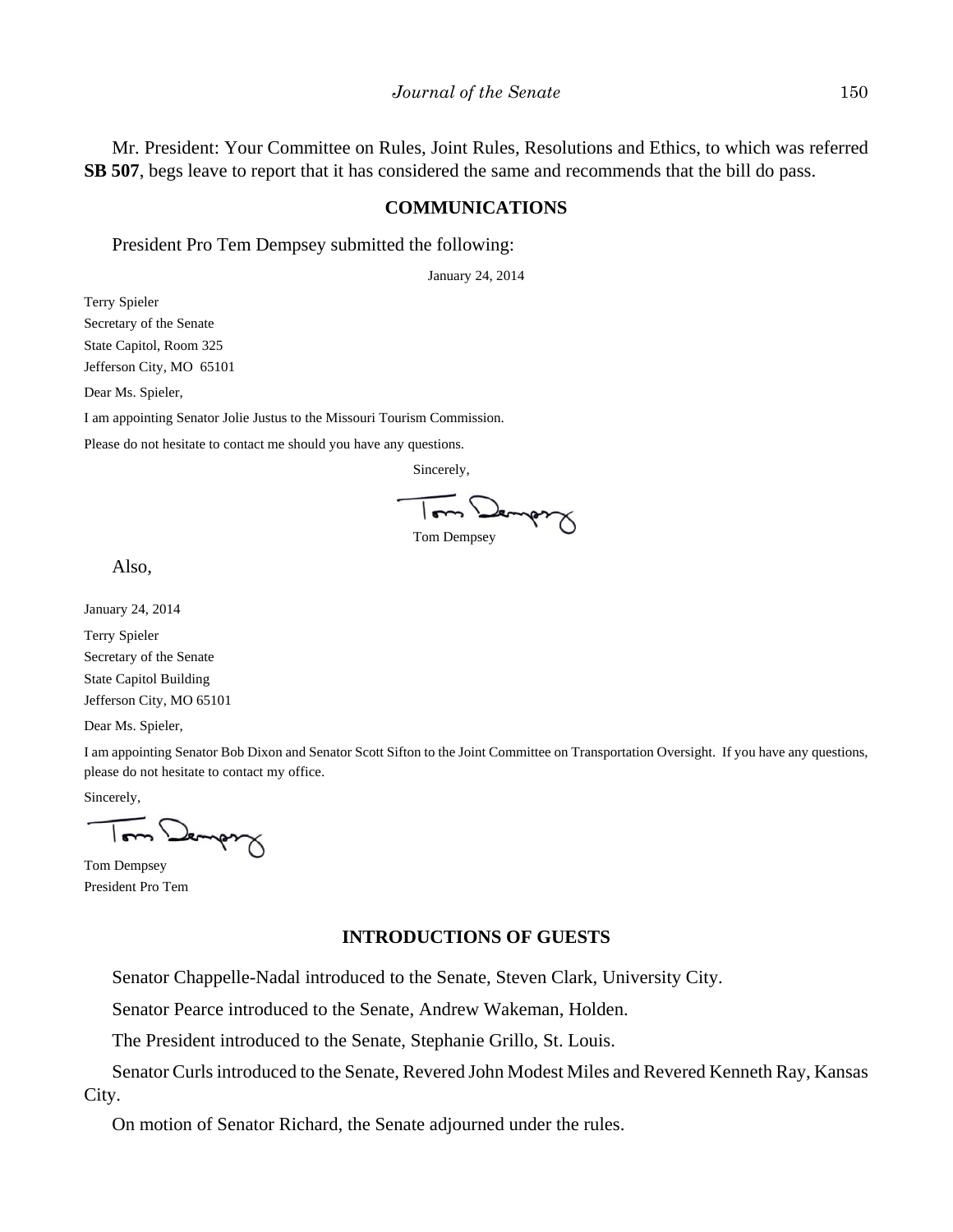## SENATE CALENDAR \_\_\_\_\_\_

#### ELEVENTH DAY–TUESDAY, JANUARY 28, 2014 \_\_\_\_\_\_

## FORMAL CALENDAR

## SECOND READING OF SENATE BILLS

SB 669-Schaaf SB 670-Sater SB 671-Sater SB 672-Parson SB 673-Kehoe and Wallingford SB 674-Kehoe SB 675-Kehoe SB 676-Curls SB 677-Curls SB 678-Curls SB 679-Curls SB 680-Curls SB 681-Curls SB 682-Curls SB 683-Curls and Keaveny SB 684-Holsman SB 685-LeVota SB 686-LeVota SB 687-LeVota SB 688-LeVota SB 689-Schmitt, et al SB 690-Wasson SB 691-Wasson SB 692-Wasson SB 693-Parson SB 694-Cunningham SB 695-Keaveny SB 696-Schaefer SB 697-Schaefer SB 698-Justus SB 699-Pearce SB 700-Sater SB 701-Lager SB 702-Lager SB 703-Lager SB 704-Lager SB 705-Lager

SB 706-Cunningham SB 707-Wasson SB 708-Sifton SB 709-Wallingford SB 710-Walsh SB 711-Walsh SB 712-Walsh SB 713-Emery SRB 714-Lager SRB 715-Lager SB 716-Brown SB 717-Brown SB 718-Richard SB 719-Kehoe SB 720-Justus SB 721-Justus SB 722-Justus SB 723-Parson SB 724-Parson SB 725-Nieves SB 726-Chappelle-Nadal SB 727-Chappelle-Nadal SB 728-Sifton SB 729-Romine SB 730-Nasheed SB 731-Nasheed SB 732-Keaveny SB 733-Schaefer SB 734-Cunningham SB 735-Brown SB 736-Sater SB 737-Walsh SB 738-Walsh SB 739-Romine SB 740-Lamping, et al SB 741-Rupp SB 742-Schmitt